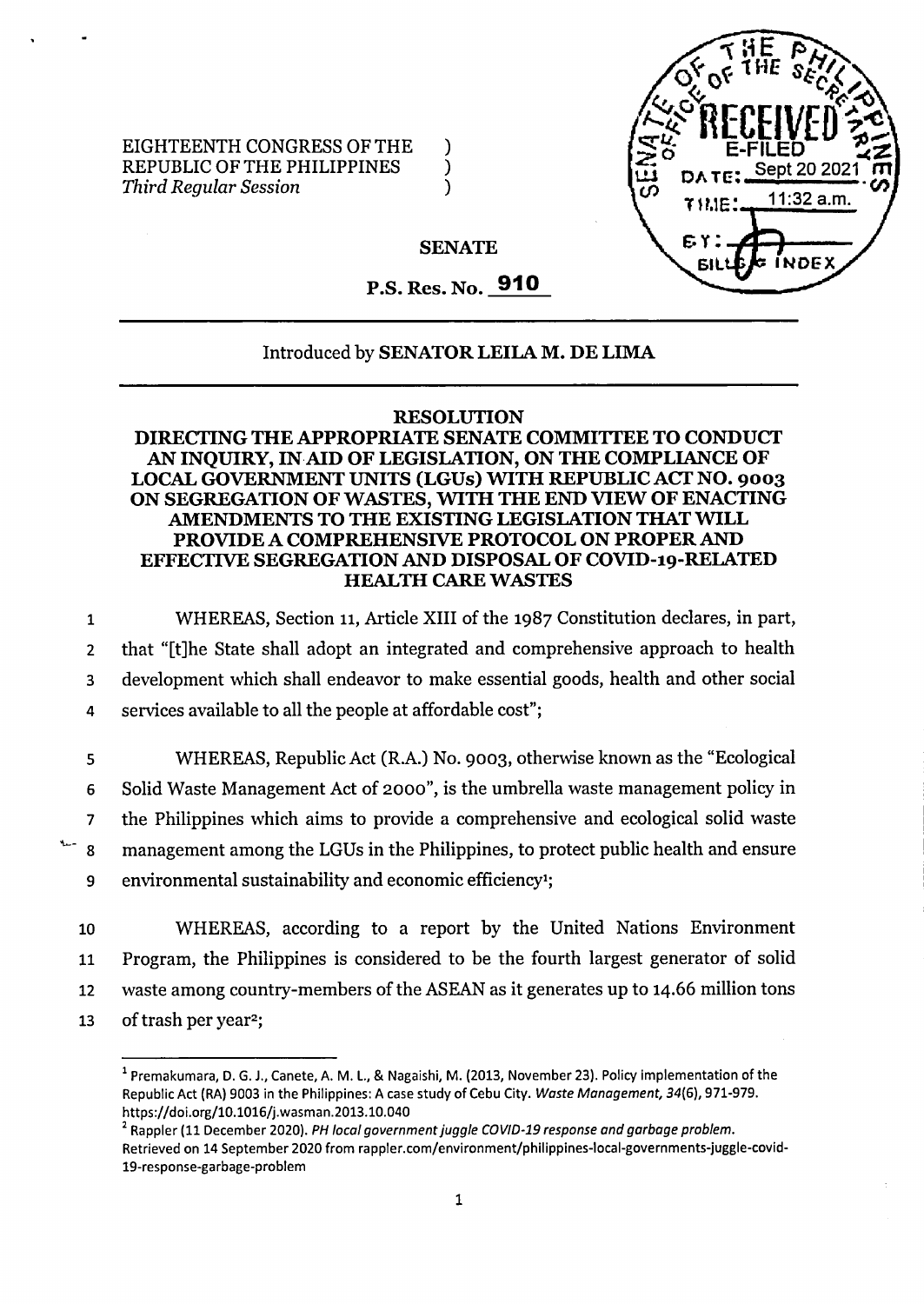WHEREAS, as COVID-19 cases surge in the Philippines, the amount of COVID-19-related health care wastes produced within healthcare facilities, research centers, and laboratories related to medical procedures as well as at homes (e.g., home dialysis, self-administration of insulin, recuperative care) have grown exponentially;

 WHEREAS, Metro Manila alone generates 280 metric tons of medical waste daily during the pandemic. According to Environment Undersecretary for Climate Change Analiza Teh, as of 14 April 2021, our country has produced around 52,000 metric tons of hospital wastes. This is equivalent to over two million sacks of rice, 23 with one sack containing kilograms. This coincides with another study<sup>3</sup> stating 24 that the Philippines ranked  $17<sup>th</sup>$  worldwide in terms of global plastic waste generated from COVID-19 facemasks. This is a drastic 595% increase from the 47 metric tons of 26 trash generated from healthcare facilities before the pandemic<sup>4</sup>;

 WHEREAS, according to Sangkham study (2020), the Philippines generated 353.03 tons of medical waste per days, it is estimated that the daily production of surgical masks amounts to 78,560,000 pieces, while the N95 masks amount to 19,600,000 pieces. Meanwhile, the consumption of single-use face masks is estimated at 98,192,700 pieces daily. With this, it is estimated that the annual face mask wastes in the country would amount to 201,871.15 tons, 153,824.65 tons of which may potentially end up in the ocean;

 WHEREAS, the Department of Health (DOH) issued the revised Health Care Waste Management Manual that was produced in close collaboration with other government agencies, the academe, civil society, and various professional groups. The Manual provides information regarding safety procedures on the collection, 38 transport, handling, storage, treatment, and disposal of healthcare wastes.<sup>6</sup> However,

**Department of Health. Retrieved 30 August 2021, from:**

 **Benson, Nsikak U., Bassey, David E., Palanisami. (February 2021).** *COVID Pollution: impact of COVID-19 pandemic on global plastic wastefootprint. Heiiyon, Volume 7, Issue 2,2021, e06343, ISSN 2405-8440, https://doi.org/10.1016/j.heliyon.2021.e06343.*

<sup>&</sup>lt;sup>4</sup> Manila Bulletin (14 May 2021). Medical, plastic waste becoming a bigger problem in PH. Retrieved on 14 **September 2021 from https;//mb.com.ph/2021/05/14/medical-plastic-waste-becoming-a-bigger-problem-inph/**

 **Sangkham, S. (2020). Face mask and medical waste disposal during the novel COVID-19 pandemic in Asia.** *Case Studies in Chemical and Environmental Engineering, 2,***<sup>100052</sup>**

**[https://doh.gov.ph/sites/default/files/publications/Health\\_Care\\_Waste\\_Management\\_Manual.pdf](https://doh.gov.ph/sites/default/files/publications/Health_Care_Waste_Management_Manual.pdf)**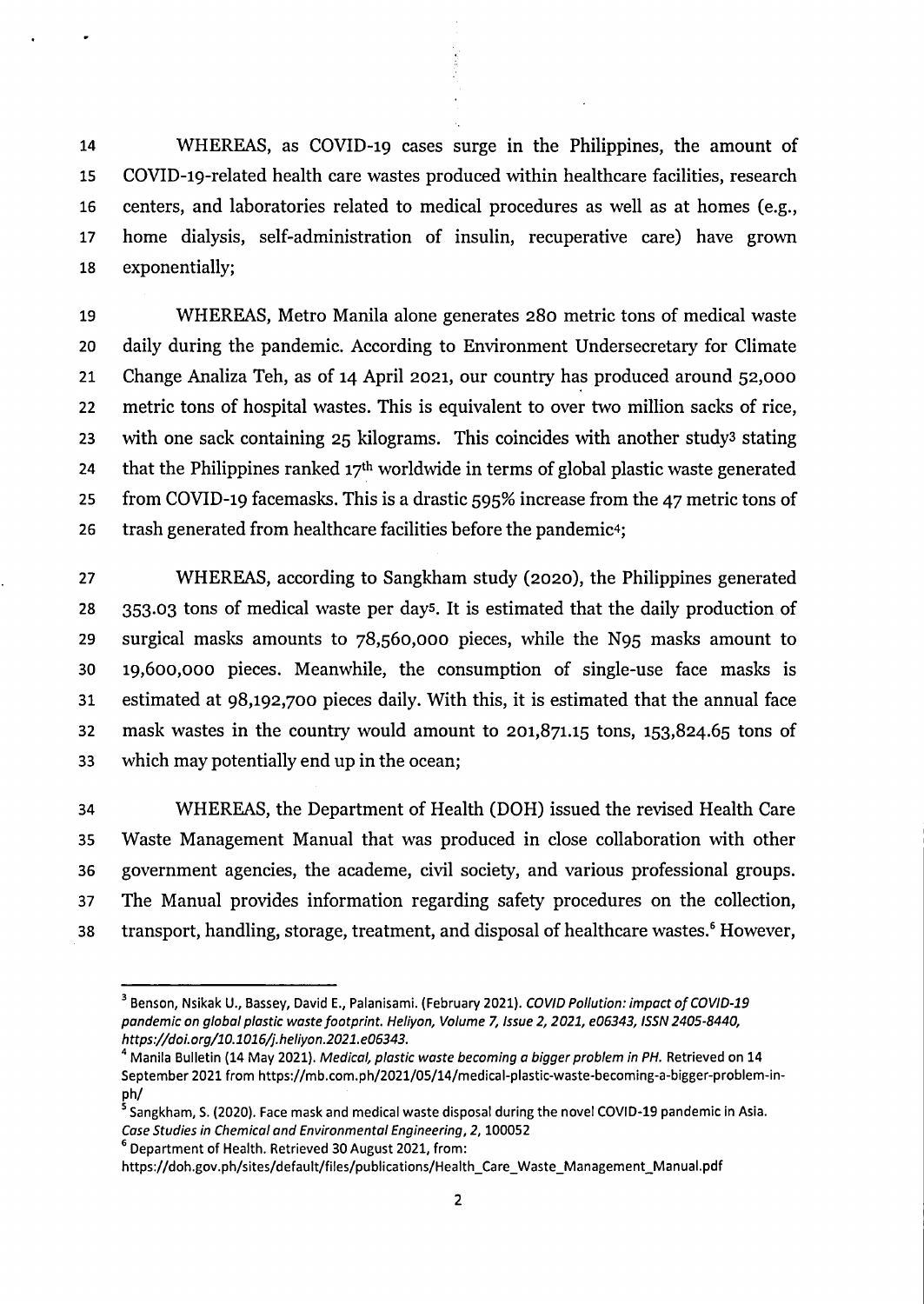it appears that there are no similar protocols regarding household COVID-19-related wastes;

 WHEREAS, remedial measures or interim guidelines to ensure the proper disposal and storage of COVID-19-related health care wastes appear to be inadequate. The Department of Environment and Natural Resources (DENR) has emphasized that the paramount way to manage solid waste is the Local Government Units' (LGUs) strict compliance with waste segregation laws, especially R.A. No. 90037;

 WHEREAS, the DENR asserts that Transporters, Storage, and Disposal (TSD) facilities across the country only accommodate healthcare institutions.8 Hence, household healthcare wastes are catered by local waste collectors without proper knowledge of handling, storing, and disposal of healthcare wastes;

 WHEREAS, the increased volume of healthcare wastes has imposed new burdens on both the national and local governments;

 WHEREAS, the absence of strong solid waste management during the pandemic might contribute to the rapid and more widespread transmission of COVID-19 in the country?;

 WHEREAS, the full cooperation and strong political commitment of LGUs are critical ingredients of an efficient and effective implementation of R.A. No. 9003;

 WHEREAS, given the inadequate and improper handling of hazardous wastes in local communities during this pandemic, which have serious public health consequences as well as significant environmental impact, it is crucial for the government to adequately and immediately respond, by developing a contingency plan based on local conditions and requirements;

 **Department of Environment and Natural Resources. (2021, March 14). Cimatu: Household healthcare wastes ending up in PH oceans alarming, [https://denr.gov.ph/index.php/news-events/press-releases/2276-cimatu](https://denr.gov.ph/index.php/news-events/press-releases/2276-cimatu-household-healthcare-wastes-ending-up-in-ph-oceans-alarming)[household-healthcare-wastes-ending-up-in-ph-oceans-alarming](https://denr.gov.ph/index.php/news-events/press-releases/2276-cimatu-household-healthcare-wastes-ending-up-in-ph-oceans-alarming)**

**<sup>8</sup>Department of Environment and Natural Resources. (2021 August 31).**

**[https://www.denr.gov.ph/index.php/news-events/press-releases/2289-vaccine-related-waste-disposal](https://www.denr.gov.ph/index.php/news-events/press-releases/2289-vaccine-related-waste-disposal-)management-in-place-since-2020-denr**

<sup>&</sup>lt;sup>9</sup> Nishimura, H., Kojima, M., Iwasaki, F., Johannes, H. P., & Edita, E. P. (2020, July 2). Strengthening Waste **Management Policies to Mitigate the COVID-19 Pandemic, [https://www.eria.org/publications/strengthening](https://www.eria.org/publications/strengthening-waste-management-policies-to-mitigate-the-covid-19-pandemic/)[waste-management-policies-to-mitigate-the-covid-19-pandemic/](https://www.eria.org/publications/strengthening-waste-management-policies-to-mitigate-the-covid-19-pandemic/)**